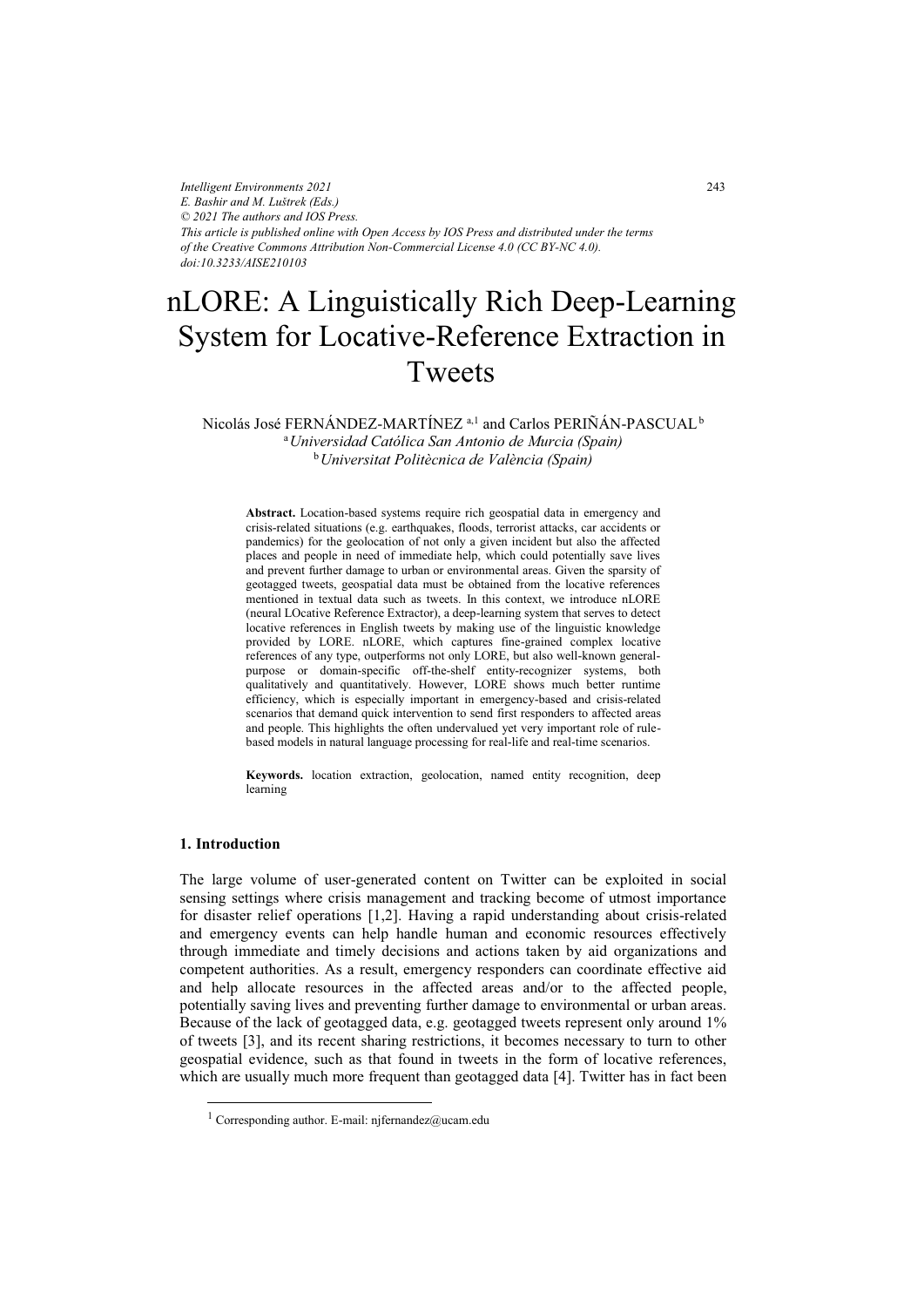exploited in many geolocation systems that handle real-life scenarios, e.g. natural or human-made disaster detection and tracking in floods, earthquakes, storms, civil unrest, war, crime, etc. [1,2,5], health surveillance and disease tracking, including the current COVID-19 pandemic [6], marketing and advertising [7], or traffic incident detection, road traffic control and/or traffic congestion [8]. In this regard, the location dimension proves to be critical for raising situation awareness of crisis-related events and understanding their impact, i.e. gaining insight into where the incident happened, where people require assistance, and/or which areas were affected.

Departing from previous work on location detection from tweets [9,10], we introduce a deep-learning implementation of LORE (i.e. neural LORE, or nLORE), which, by means of a bi-directional Recurrent Neural Network (bi-RNN) with linguistic feature engineering, automatically learns the linguistic features and rules provided by LORE to extract locative references of any type from English tweets with even greater accuracy. Indeed, nLORE slightly outperforms LORE, which already outperformed other entity recognizers such as Stanford NER, spaCy, Stanza, OpenNLP, and Google Entity Recognizer, offering a great qualitative and quantitative advantage over these general-domain entity recognizers and qualitatively over tweet-specific location-detection models. However, LORE shows much better speed and efficiency, being the preferred model in real-life crisis-related and emergency-based contexts, where quick deployment and allocation of resources by competent authorities is essential to come to the rescue of affected people or areas.

The article is organized as follows. Section 2 presents the major works in locative reference detection from tweets. Section 3 explains the methodology followed in the training phase of nLORE. Section 4 describes the evaluation phase. Section 5 presents the results obtained by nLORE in comparison with LORE and discusses the results and implications derived from this study, including future lines of research. Finally, Section 5 presents some conclusive remarks.

## **2. Related Work**

Many works propose rule-based systems that rely on a combination of linguistic rules (e.g. locative preposition + proper nouns) and/or lexical resources (e.g. gazetteers of place names or lists of locative cues) together with supportive natural language processing (NLP) tasks, such as the part-of-speech (POS) tagging of n-grams [3,11,12]. Other systems are based on probabilistic frameworks, using Conditional Random Fields (CRF) or neural networks such as Convolutional Neural Networks (CNN) or Recurrent Neural Networks (RNN) with or without additional linguistic feature engineering [7,13]. Others present hybrid systems, which combine rule-based methods with machine- or deep-learning techniques and/or other named entity recognition (NER) tools [8,14]. What all these works share is the limited semantic coverage of finegrained location types, as well as the lack of a sound linguistic-based approach for their identification. In the remainder of this section, we describe the most prominent works in locative reference extraction from tweets.

A microtext location-detection model was proposed by [14] using regex-based rules, the Open Calais NER software, machine-learning techniques for abbreviation disambiguation, and the National Geospatial Intelligence Agency gazetteer for the identification of places in New Zealand and Australia at and within city level, such as geopolitical entities, buildings, and streets. It was tested on two evaluation datasets: one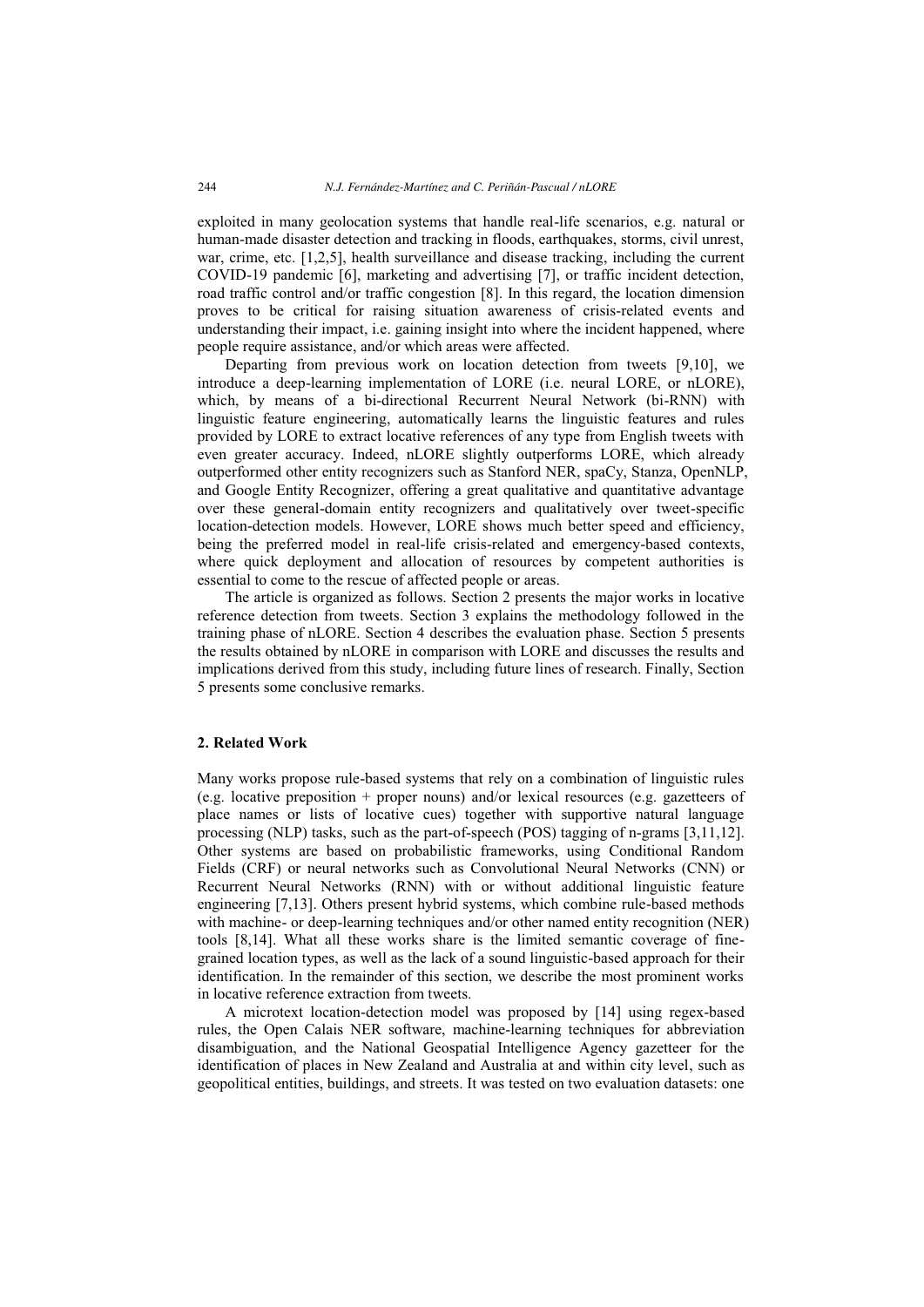about the 2011 Christchurch dataset in New Zealand and another about the 2011 Texas wildfire in the US. In the first evaluation dataset, the model achieved an F1 score of 0.85 for streets, 0.86 for buildings, 0.96 for geopolitical entities, and 0.88 for place abbreviations, giving an average of 0.9. In the second dataset, it obtained an F1 score of 0.71.

A linguistic-based unsupervised location-detection model was presented by [11] based on linguistic techniques and rules such as noun-phrase extraction and n-gram matching techniques using regex-based rules and the GeoNames database. It targeted geopolitical entities, points of interest (POIs), addresses, and surrounding distance and direction markers, giving an F1 score of 0.79.

A rule-based location-detection model for English tweets was developed by [3] using the OpenStreetMaps database. They used NLP techniques such as the NLTK sentence tokenizer, entity-based matching with OpenStreetMaps using an n-gram-based module, their own corpus of building and street types, and the NLTK stopword list enriched with a list of names. They focused on geopolitical entities, buildings, and streets. The evaluation stage was carried out with separate corpora of tweets about different incidents (i.e. blackout, earthquake, and hurricane) in different geographic areas (i.e. Christchurch, Milan, New York, and Turkey). Precision numbers were impressive, ranging from 0.93 to 0.99, and F1 scores ranged from 0.90 to 0.97, except for the Turkey earthquake dataset, where an F1 score of 0.28 was achieved.

A location extractor called NeuroTPR was built by [13], who used a bi-directional RNN with Long Short Term Memory (LSTM) enriched with linguistic features. Apart from building a tweet corpus from the 2017 Hurricane Harvey dataset, they also used GeoCorpora [4]. The targeted location types were geopolitical entities, natural landforms, POIs, and a few traffic ways. In the evaluation stage, they compared their model against standard off-the-shelf NER tools such as Stanford NER, spaCy NER, a basic bi-directional LSTM-CRF model and another deep-learning model from the 2019 SemEval geoparsing competition. The evaluation phase was carried out using the exact matching of location references. The best NeuroTPR model, trained on 3000 Wikipedia articles and 599 tweets, achieved a precision score of 0.787, a recall score of 0.678, and an F1 score of 0.728 on the *Harvey2017* corpus.

#### **3. Method**

We implemented a hybrid approach to NER by means of a bi-directional RNN with LSTM as a hidden layer structure and a CRF layer on top exploiting linguistic feature engineering and semantic information contained in word embeddings. Our primary goal was to check the power of linguistic feature engineering in nLORE. Derived from this goal, our secondary goals were (i) to elucidate whether linguistic feature engineering could overcome the sparsity of data in probabilistic models and (ii) to compare the performance of nLORE against its rule-based counterpart LORE, which outperformed well-known general-domain NER systems [9], with the aim of resolving whether our rule-based model LORE is as powerful and accurate as nLORE without the computational cost, time, and resources required in probabilistic approaches.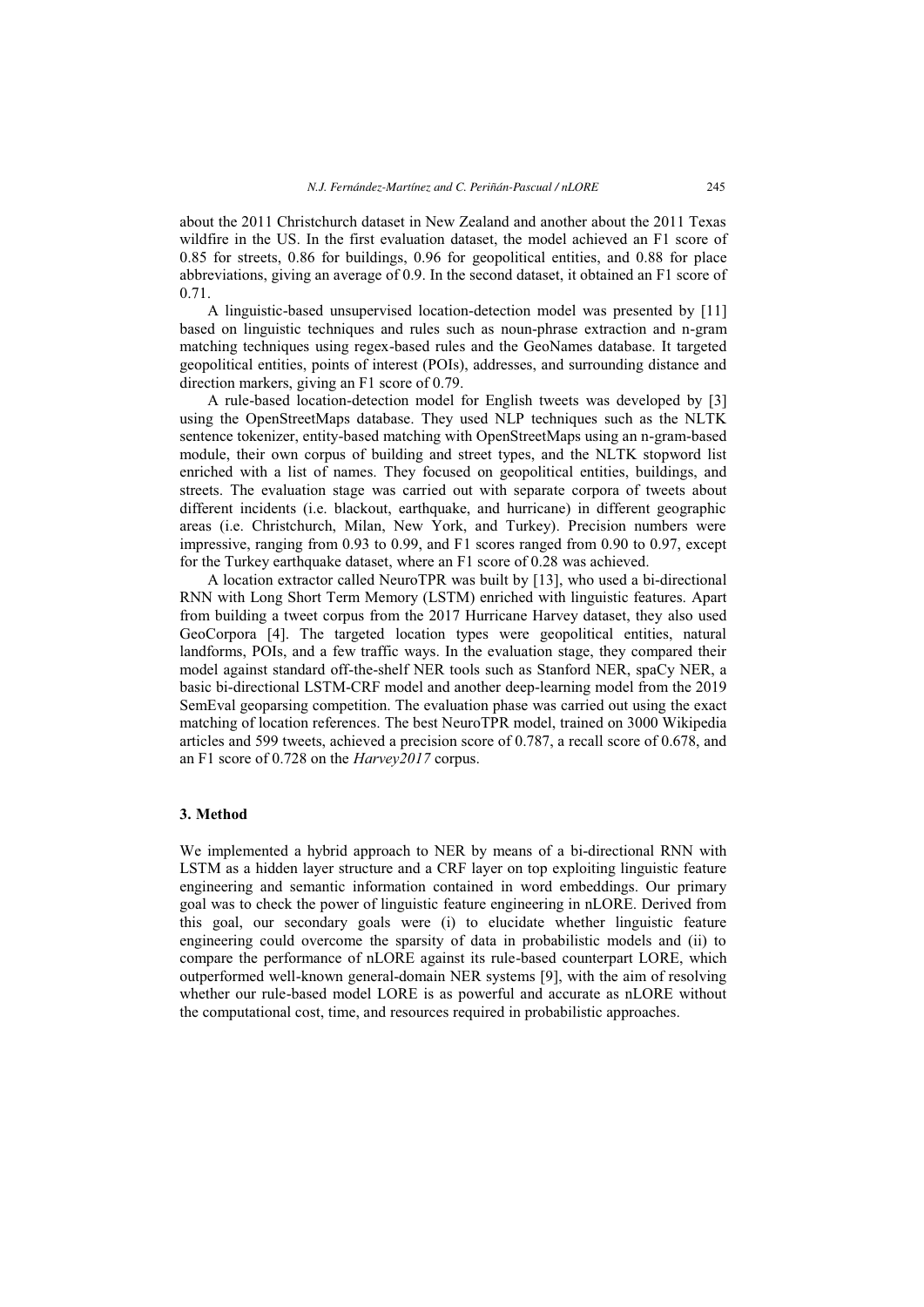#### *3.1. Architecture of the Model*

The underlying idea in the use of RNNs in NLP scenarios is that language must be treated as a temporal phenomenon, that is, a linguistic realization is perceived as a sequence of tokens that are combined one after another, where the prediction of a given word is dependent on earlier words. A bi-directional RNN consists of two simple RNNs stacked on top of each other, where not only the previous values are taken into account but also the following ones by means of backpropagation and forwardpropagation. For the hidden layer structure, LSTM served to keep in memory distant contextual information, which is appropriate given the nature of language, since nearby contextual information is not sufficient to predict sequences of words. For the output layer structure, we used a CRF layer on top of the bi-directional RNN with LSTM for its great predictive power when contextual information is provided (Figure 1).



**Figure 1.** Neural architecture of the model.

#### *3.2. Training Stage*

Table 1 summarizes the optimal hyperparameters used for training nLORE. These values were chosen taking into account not only performance but also computational time and cost, striking a balance between both. Dropout values typically range from 0.2 to 0.5, representing a tiny fraction of output values which are set to zero during training; 0.5 provided the best performance. As for the hidden LSTM layer(s), we set only one hidden LSTM layer with a size of 200 neurons, to find a compromise between time and performance. The learning rate, whose value typically ranges from 0.001 to 1, affects the learning speed by determining how quick the weights shift in each training iteration. The lower the learning rate, the more accurate the estimation because of smaller increments in weights, but the more time it takes to train the network; 0.1 gave the best results. Mini-batch size selects a random subset of training data (i.e. a minibatch) to be used in each iteration. Optimal performance in terms of speed and accuracy was observed with mini-batch sizes of 2 up to 32; 16 was the optimal number in terms of the cost-benefit ratio.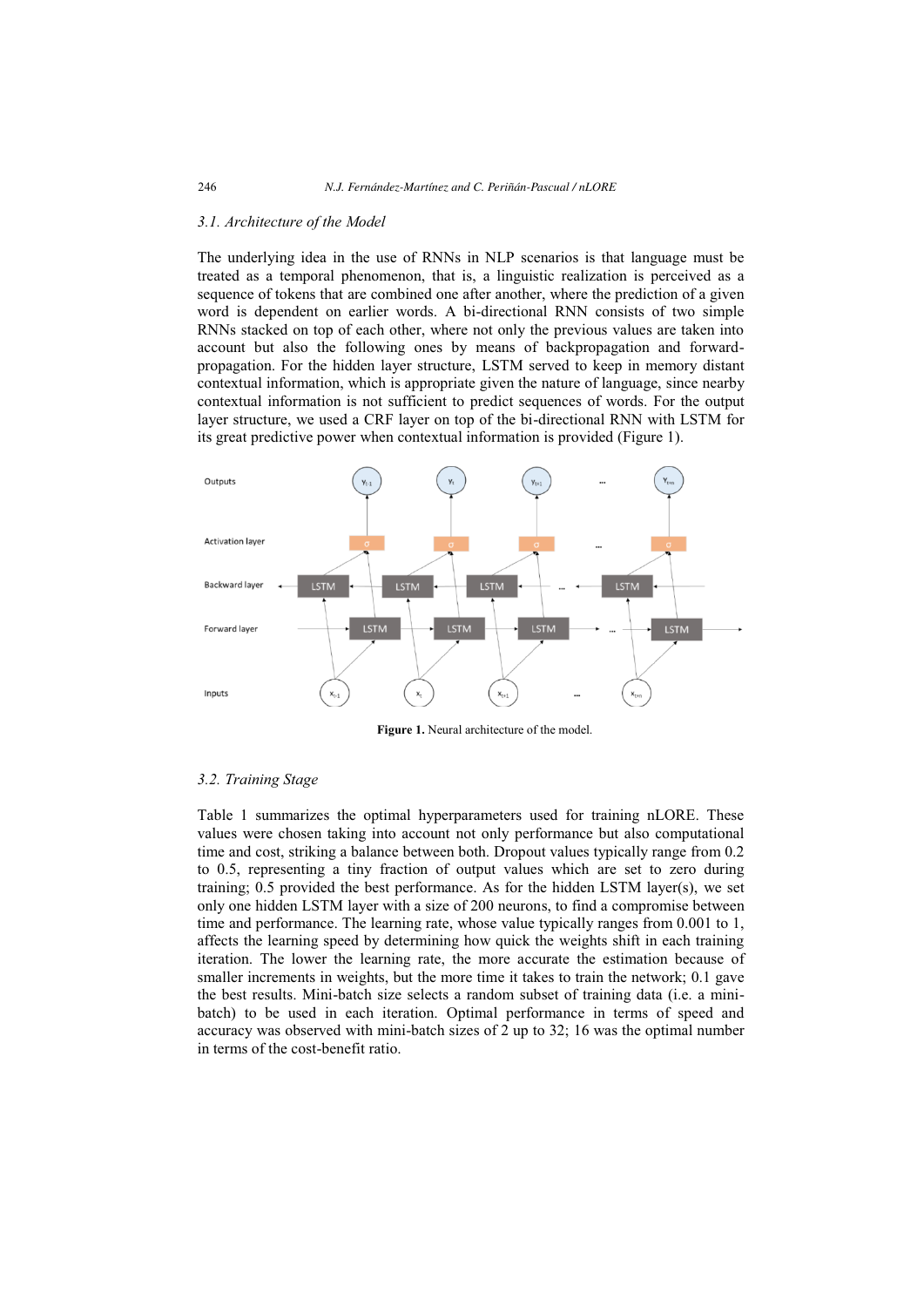| <b>Parameters</b>  | Values                   |
|--------------------|--------------------------|
| Network type       | <b>Bidirectional RNN</b> |
| Dropout            | 0.5                      |
| Hidden layer type, | LSTM, 1, 200             |
| number and size    |                          |
| Output layer type  | <b>CRF</b>               |
| Learning rate      | 0.1                      |
| Mini-batch size    | 16                       |

**Table 1.** Hyperparameters in the training phase of nLORE

We trained nLORE through eight models resulting from the combination of different corpus sizes (i.e. 1,000, 3,000, 5,000, and 7,000 tweets) and linguistic features (i.e. basic or extended features). The whole collection of tweets was compiled using a set of keywords related to a variety of crisis and emergency-related events: *earthquake*, *flood*, *car accident*, *bombing attack*, *shooting attack*, *terrorist attack*, and *incident.* After preprocessing the collection of tweets, which involved removing duplicates and nearly identical tweets, we obtained 8,063 microtexts, of which 7,000 were used for training and 1,063 were used for validation. The corpora were annotated taking into consideration the location types shown in Table 2.

**Table 2.** Location types in LORE and nLORE

| <b>Location type</b> | <b>Subtypes</b>      | <b>Examples</b>     |
|----------------------|----------------------|---------------------|
| Geopolitical         | country, state,      | China, New York,    |
| entities             | region, province,    | <b>Buenos Aires</b> |
|                      | city, town,          |                     |
|                      | kingdom, villa       |                     |
| <b>Natural</b>       | mountain, mount,     | Mount Everest.      |
| landforms            | ridge, volcano,      | Grand Canyon,       |
|                      | valley, lake, river, | Lake Michigan       |
|                      | shore, beach, park,  |                     |
|                      | canyon               |                     |
| <b>POIs</b>          | building, museum,    | Victoria Coach      |
|                      | school, station,     | Station, Fox Valley |
|                      | stadium, garden,     | Animal Referral     |
|                      | café, tavern,        | Center, Hotel Park  |
|                      | hospital, court,     | Villa               |
|                      | theater, residence,  |                     |
|                      | zoo, casino,         |                     |
|                      | square               |                     |
| Traffic ways         | Highways, roads,     | 1-90 SW, 11         |
|                      | addresses            | Croydon Road,       |
|                      |                      | northbound J19      |

The locative markers surrounding these location types were also annotated on the basis of the following taxonomy:

- $\bullet$ Distance markers: kilometre(s), kilometer(s), km(s), metre(s), meter(s), m(s), mile(s),  $mi(s)$ , yard(s),  $yd(s)$ ...
- $\bullet$ Directional markers: North, N, Northeast, NE, Northwest, NW, South, S…
- $\bullet$ Movement markers: Northbound, NB, Southbound, SW…
- $\bullet$ Temporal markers: hour(s),  $hr(s)$ ,  $h(s)$ ...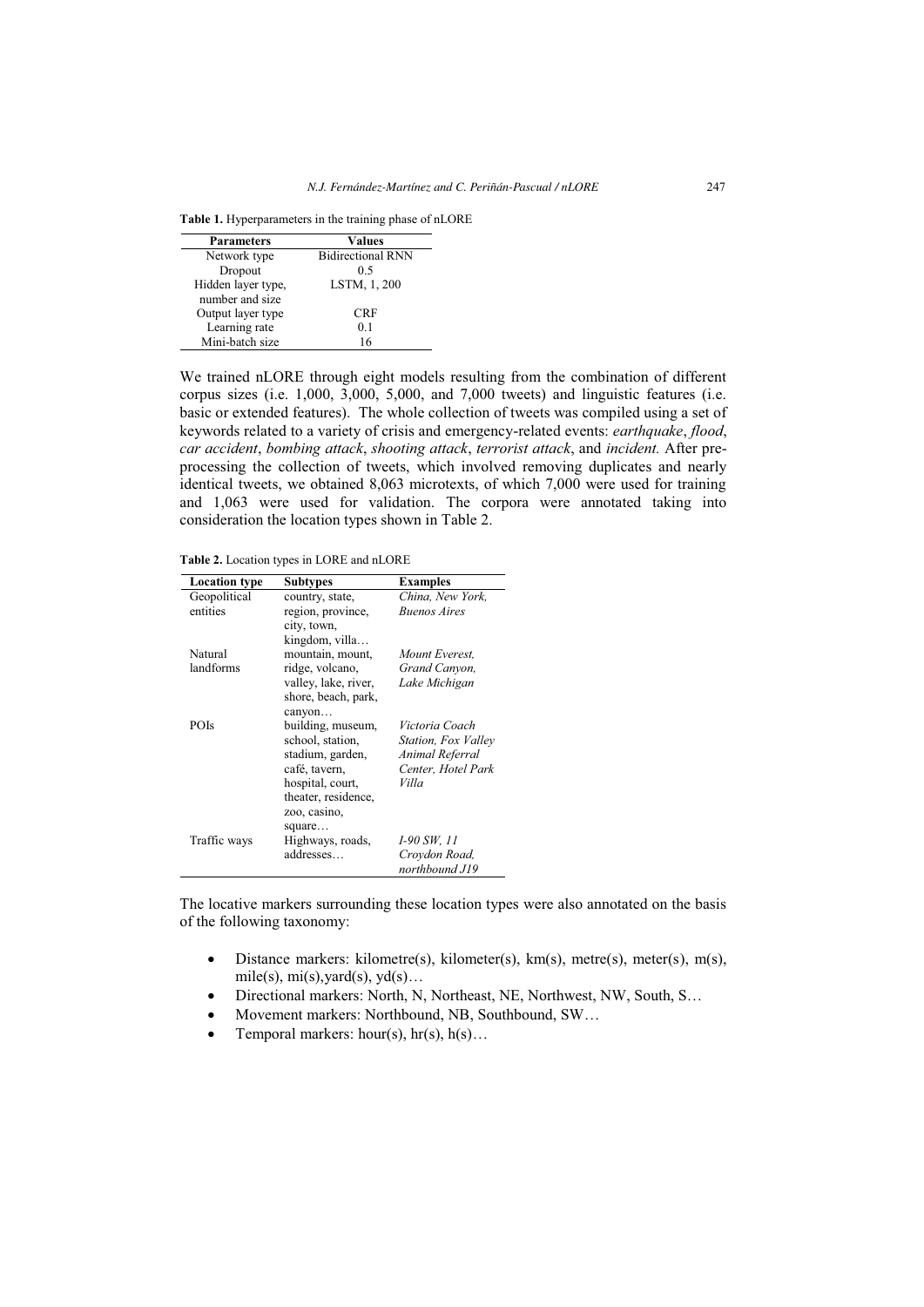In this regard, the complexity of the phrasal structure of a locative reference is illustrated in Figure 2, where the asterisk is used to mark optionality, and the double asterisk refers to the optional presence of locative markers either at the beginning or at the end of the locative reference.



**Figure 2.** Phrasal structure of locative references

We adjusted the size of the training corpus (i.e. 1,000, 3,000, 5,000, and 7,000 tweets) in the training phase to determine whether linguistic feature engineering can overcome the problem of sparse data in a probabilistic framework. Moreover, considering that one of our purposes was to examine the usefulness of linguistic features, we differentiated between a basic model of features, focusing on those typically used in NER (i.e. token form and POS tag), and an extended model, including features such as token form, POS tag, presence of locative marker, and record in our place-name dataset obtained from GeoNames or in our location-indicative noun dataset obtained from WordNet (including words such as *street*, *restaurant*, *highway*, etc.)<sup>2</sup>.

Other features employed were template features, context template features and word embeddings trained on a corpus of over  $3.8$ m English tweets (Cheng et al.,  $2010$ <sup>3</sup>. The template features for the basic model consisted of the preceding, current and following token form (i.e.  $t_{i-1}$ ,  $t_i$  and  $t_{i+1}$ ) as well as their POS tags (i.e.  $p_{i-1}$ ,  $p_i$ , and  $p_{i+1}$ ) and the combination of both. For the extended model, template features also included:

- the preceding, current and following tokens belonging or not to the place-name dataset (i.e.  $pn_{i-1}$ ,  $pn_i$ , and  $pn_{i+1}$ ) in combination with their POS tag,
- $\bullet$  the current and following token that may belong in the location-indicative noun dataset (i.e.  $li_i$ ,  $li_{i+1}$ ) in combination with their token form, and
- the preceding, current and following token that may be a locative marker (i.e.  $lm_{i-1}$ ,  $lm_i, lm_{i+1}$ ).

With respect to context template features, the context window considered the preceding token, the current token, and the following token, so that template features previously discussed could also be combined with the preceding and following tokens. Regarding

j

<sup>&</sup>lt;sup>2</sup> We refer the reader to  $[9,10]$  for a much more detailed explanation on the linguistic-based criteria for the development of LORE, i.e. the semantic coverage of locative references and the compilation of lexical resources.

<sup>&</sup>lt;sup>3</sup> Available on the following link: https://archive.org/details/twitter\_cikm\_2010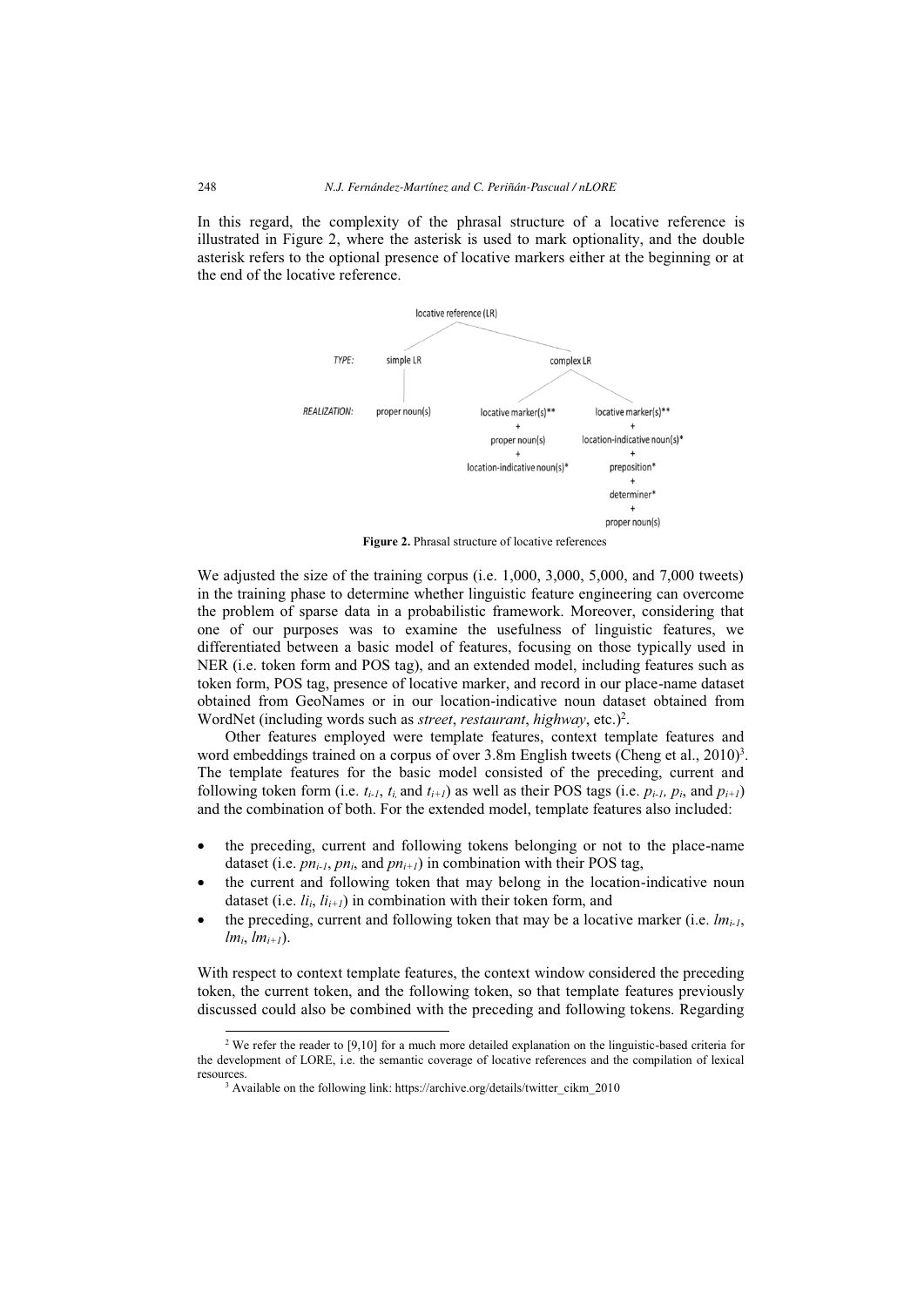the trained word embeddings, we used the skip-gram model with Word2Vec vectors [16]. The intuition behind the role of word embeddings in our model was that it could help detect tokens that are similar to those which are place names in GeoNames, location-indicative words or locative markers, and also neighboring tokens that are part of or that predict a given locative reference, such as prepositions, proper nouns, etc. We specified a context window for word embeddings that included the current token, the preceding two tokens, and the following two tokens. All these features provided the best results in terms of computational resources and time in the training and evaluation phases. The resulting eight models were saved when they achieved the best result in the validation corpus. Iterations ranged from 20 to 25: the larger the corpus and the higher the number of feature types that were taken into account, the greater time it took to train each model.

#### **4. Evaluation**

The evaluation corpus was compiled on a different date to obtain different types of incidents with different locative references, thus ensuring that there was no overfitting. The compilation, pre-processing and annotation steps were the same, resulting in a corpus of 1,372 tweets.

We followed the evaluation measures most widely used in NER (i.e. precision, recall, and F1), as shown in Eqs. (1)-(3), where TP, FP and FN denote the number of true positives, false positives and false negatives, respectively.

$$
Precision = \frac{TP}{TP + FP}
$$
 (1)

$$
Recall = \frac{TP}{TP+FN}
$$
  
\n
$$
F1 = 2 \cdot \frac{Precision\cdot Recall}{Precision + Recall}
$$
\n(2)

As can be noted, F1 is the harmonic mean of precision and recall. All the measures return a value ranging from 0 to 1. The evaluation method was strict, thus considering full matches only.

#### **5. Results and Discussion**

Figure 3 shows the precision, recall, and F1 scores of nLORE in the eight models resulting from the combination of different corpus sizes and linguistic-based features.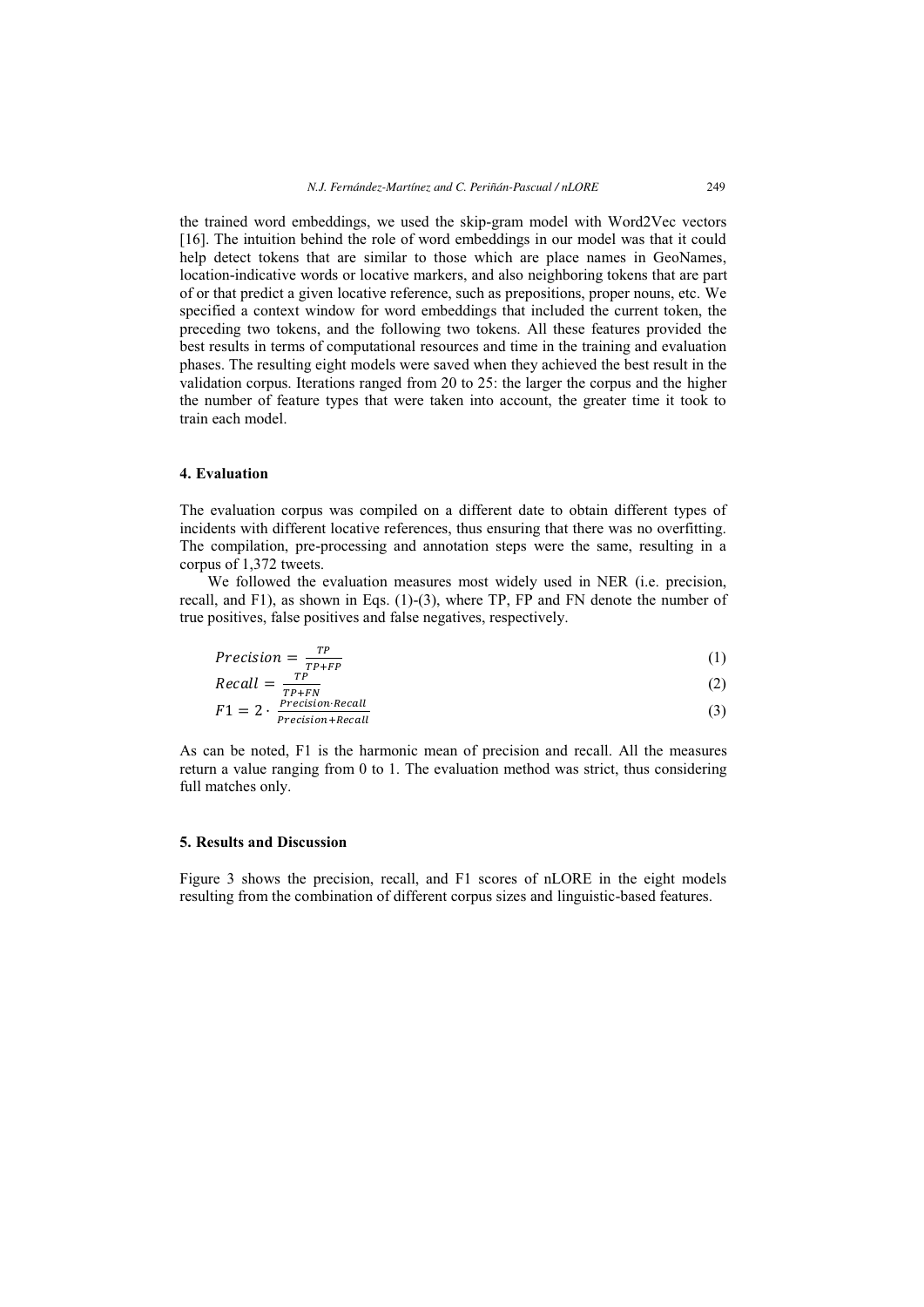

**Figure 3.** Precision, Recall, and F1 scores of nLORE, respectively.

It should be noted that precision was higher in the basic 1k and 3k models but increased exponentially in the extended model when the training dataset was larger, outperforming the basic 5k and 7k models. In the case of recall, the opposite is true. Whereas recall was higher for the extended 1k model, it was eventually outperformed by the basic 3k, 5k and 7k models. Therefore, the contribution of the extended linguistic features seems to be, at best, poorly significant and, at worst, only incidental. However, a trend can be noted with the 1k extended model. In fact, if we were to sketch the main reason in support of the use of extended linguistic features, this would be the better performance of the extended model over the basic model when corpus size is fairly small. In contrast, the difference in performance between basic and extended models tends to diminish as corpus size becomes increasingly larger and, even in this scenario, providing extra linguistic features might seem a bit counterproductive, since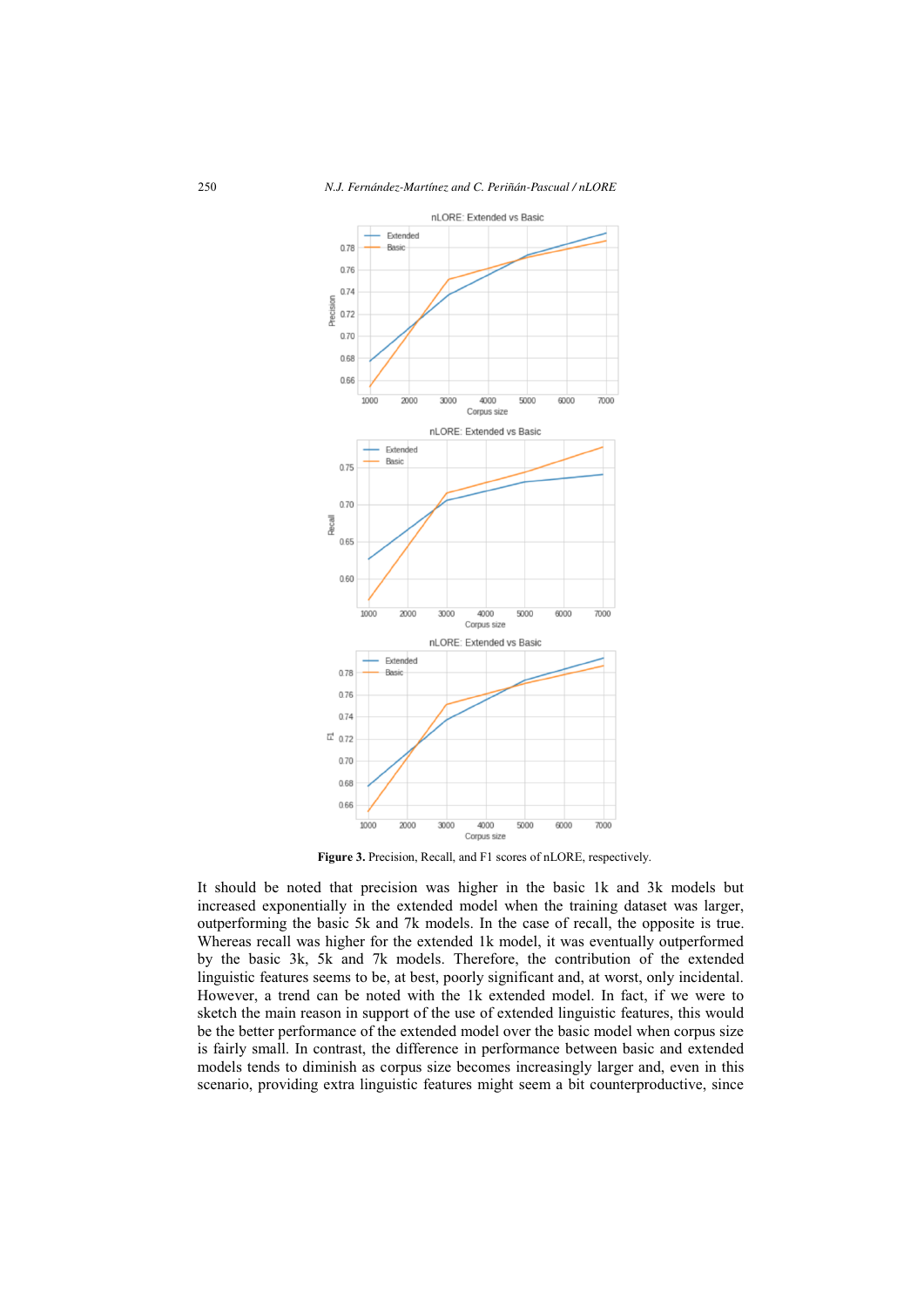they worsen performance very slightly, as can be concluded from the recall scores, despite improving precision.

Our intuition behind the higher precision of the extended 5k and 7k models is that the extended linguistic features may help avoiding the extraction of wrong instances that cannot be properly discarded by the token form and POS tag features alone. However, adding extended linguistic features might have a negative impact –though very slight– on the identification of right locative references, as spotted in the recall scores. Incorporating these features may have incidentally made the process of locative-reference extraction stricter, which explains the fewer number of FPs and the greater number of FNs.

In the light of these results, we selected the 7k extended model because it offered the best F1 score. Therefore, we compared the 7k extended model against our rulebased model (Figure 4), where we can observe that nLORE slightly outperformed LORE in terms of precision  $(0.85 \text{ vs } 0.73)$  and F1  $(0.79 \text{ vs } 0.76)$  but not recall  $(0.74 \text{ vs } 0.76)$ 0.79).



**Figure 4.** nLORE vs LORE.

The 7k extended nLORE model was able to extract all the locative references in Example 1 and Example 2, whereas LORE missed part of the locative references *NY 22*, *NY 138,* and *Northbound Exit Ramp*.

- (1) Incident on  $1684 \text{ NB}$  at Exit  $6A NY$  22 to NY 138 Goldens Bridge (Northbound Exit Ramp).
- (2) earthquake 995 km north-east of Whangarei

At times, nLORE failed in the extraction of locative references such as *Port Harcourt aiport* (Example 3), whereas LORE was able to detect it.

(3) FAAN shuts down Port Harcourt airport temporarily over bush fire incident

Sometimes, LORE misidentified person names as locative references. In Example 4, *Clancy* was extracted as a locative reference because the rule-based module could not filter it out. However, nLORE was able to prevent its extraction.

(4) I've read all of Clancy novels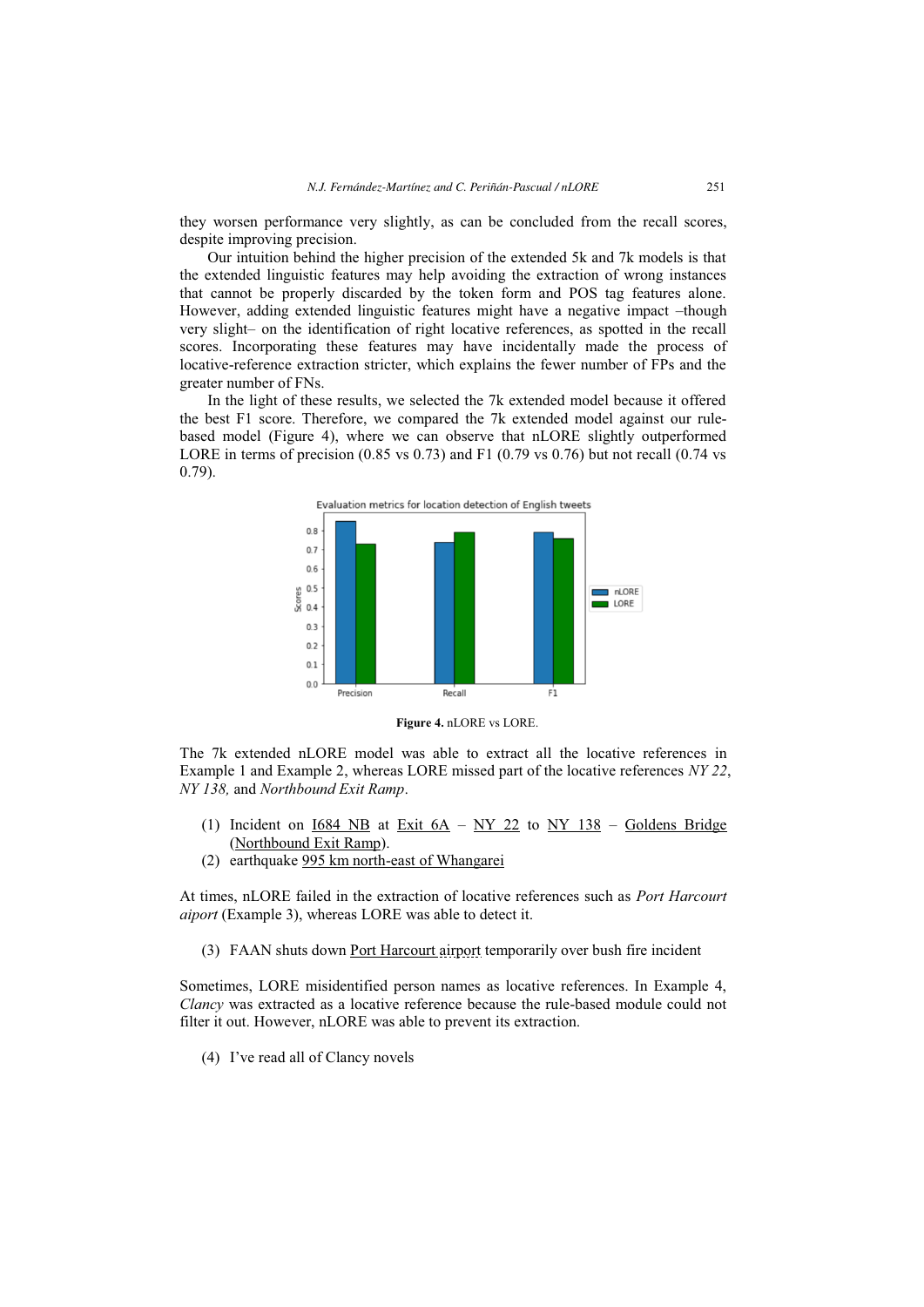In Example 5, LORE relies on rule-based patterns to detect *I-39B* as a traffic way, but nLORE missed this one, despite traffic ways being annotated as locative references.

(5) Police activity on I-39B

In short, nLORE incorporates in the system symbolic-based knowledge through linguistic feature engineering. This serves to intelligently infer and predict locative patterns in tweets by avoiding falling into errors caused by POS tags mislabeled by the Stanford POS tagger or mismatched locative items from the place-name dataset, which LORE could not prevent. The rule-based system tended to overmatch, negatively affecting precision but correlated with better recall, whereas nLORE was stricter, avoiding the extraction of wrong items but missing a few instances, hence negatively affecting recall but improving precision.

However, in terms of speed and efficiency, LORE greatly outperformed nLORE. On the one hand, LORE did not need a training phase, hence saving a great deal of time in its development. On the other hand, whereas LORE was able to process and extract all the locative references from the evaluation corpus in 12 seconds, nLORE lasted for almost 2 minutes. In other words, the rule-based model was almost 10x times quicker than its probabilistic counterpart. This supports the claim that rule-based models show better runtime efficiency than probabilistic models [17]. This is especially important in real-life, real-time emergency-based or crisis-related scenarios where time management becomes of utmost importance for emergency responders to locate the incident and act as quickly as possible. Moreover, LORE was already tested with a different evaluation corpus of English tweets [9], achieving similar evaluation numbers, which confirms its generalizability to other unseen collections of tweets. In addition to that, LORE already supports Spanish and French, having better performance than other NER systems with evaluation corpora in those languages [10]. Therefore, nLORE would be preferred over LORE in terms of performance, whereas LORE would be the preferred option when speed and efficiency are the most important concerns, which is indeed the case in emergency- or crisis-related settings. Even if rule-based approaches are seen as a deadend technology in academia, they are nevertheless employed in companies and industries for real-life scenarios that demand efficiency, quick performance and scalability [17].

For future research, we could use larger training corpora with nLORE to check if performance can be enhanced and how speed is affected. We also leave for future research the use of different novel approaches in NLP, such as contextualized word embeddings and pre-trained language models, e.g. BERT, or the adaptation of nLORE to other languages such as Spanish or French, so that nLORE could become a multilingual NER system.

## **6. Conclusion**

We have presented nLORE, a deep-learning system for fine-grained locative-reference extraction in tweets, feeding off the linguistic knowledge provided by LORE and trained on a relatively small corpus of English tweets, so that locative references can be inferred and extracted with slightly greater accuracy than LORE. In some respects, nLORE overcame some of the limitations presented by LORE, as evidenced by evaluation results and the examples above discussed. This research also demonstrates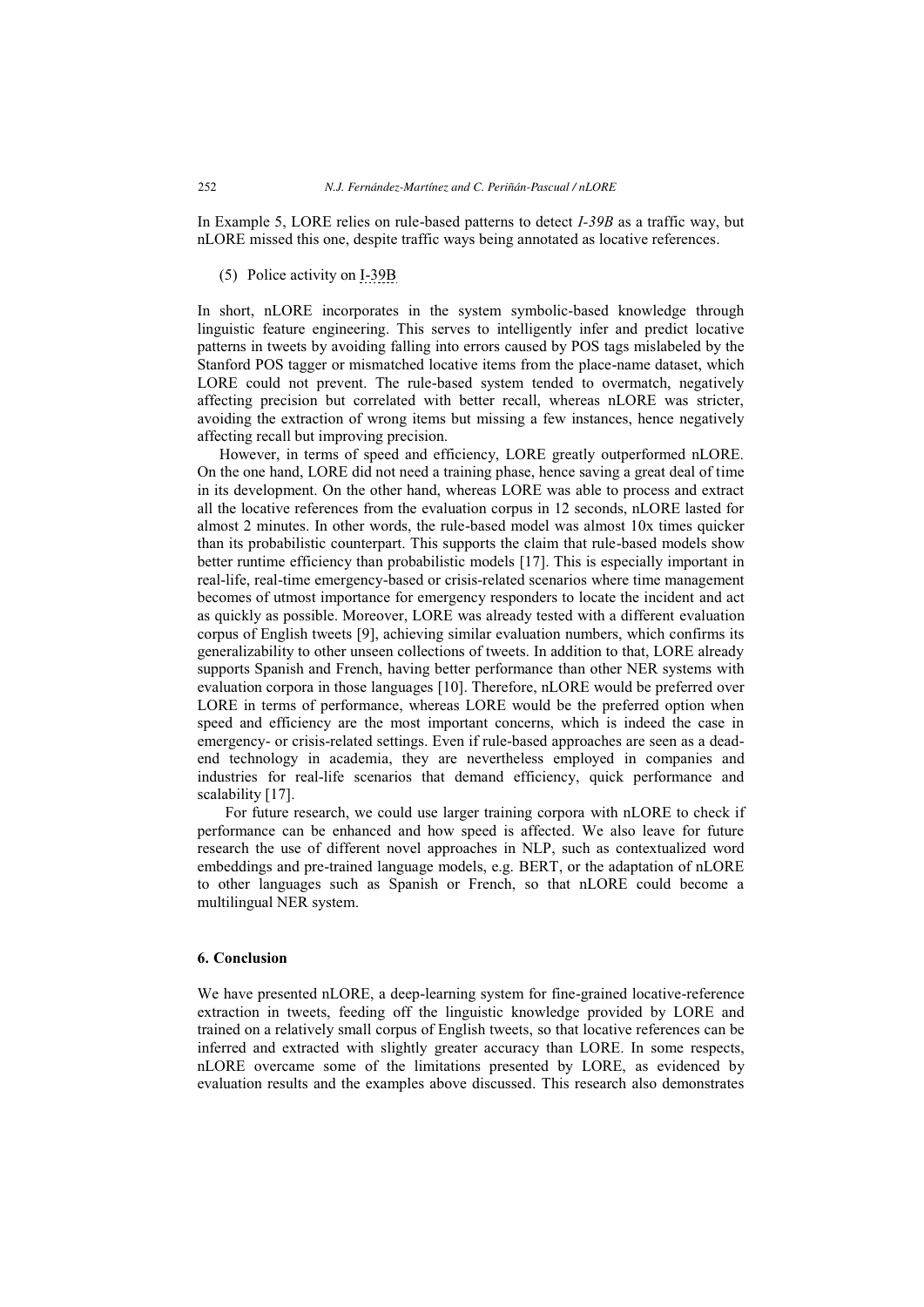that linguistic feature engineering in probabilistic approaches may still provide a muchvalued added benefit, especially when confronted with data sparsity, which could pave the way for more linguistic-oriented computational work in the field of NER. This approach goes in line with recent calls in linguistic and computational communities, requesting a greater interaction between linguistics and artificial intelligence [18]. At the same time, LORE still shows promising speed and efficiency and a performance almost as good as that of nLORE, which means that rule-based models are still a valuable and viable solution, despite the often underappreciated value of such models in the current NLP landscape. Given the importance of an efficient and quick response of emergency-based services and authorities in crisis-related scenarios, rule-based models such as LORE can help provide great value to systems oriented to give aid to affected people as quickly as possible, potentially saving lives or preventing further damage in affected areas.

#### **Acknowledgements**

Financial support for this research has been provided by the Spanish Ministry of Science, Innovation and Universities [grant number RTC 2017-6389-5: project WATERoT] and by the European Union's Horizon 2020 research and innovation program [grant number 101017861: project SMARTLAGOON].

## **References**

- [1] Zhang C, Fan C, Yao W, Hu X, Mostafavi A. Social media for intelligent public information and warning in disasters: An interdisciplinary review. International Journal of Information Management. 2019; 49: 190-207.
- [2] Martínez-Rojas M, Pardo-Ferreira M del C, Rubio-Romero JC. Twitter as a tool for the management and analysis of emergency situations: A systematic literature review. International Journal of Information Management. 2018; 43: 196-208.
- [3] Middleton SE, Kordopatis-Zilos G, Papadopoulos S, Kompatsiaris Y. Location Extraction from Social Media. ACM Transactions on Information Systems. 2018; 36(4): 1-27.
- [4] Wallgrün JO, Karimzadeh M, MacEachren AM, Pezanowski S. GeoCorpora: building a corpus to test and train microblog geoparsers. International Journal of Geographical Information Science. 2018; 32(1): 1-29.
- [5] Imran M, Castillo C, Diaz F, Vieweg S. Processing Social Media Messages in Mass Emergency: A Survey. ACM Computing Surveys. 2014; 47: 1-38.
- [6] Singh L, Bansal S, Bode L, Budak C, Chi G, Kawintiranon K, et al. A first look at COVID-19 information and misinformation sharing on Twitter. 2020; Available from: http://arxiv.org/abs/2003.13907
- [7] Inkpen D, Liu J, Farzindar A, Kazemi F, Ghazi D. Location detection and disambiguation from twitter messages. Journal of Intelligent Information Systems. 2017; 49 (2): 237-253.
- [8] Das RD, Purves RS. Exploring the Potential of Twitter to Understand Traffic Events and Their Locations in Greater Mumbai, India. IEEE Transactions on Intelligent Transportation Systems. 2019; 1-10.